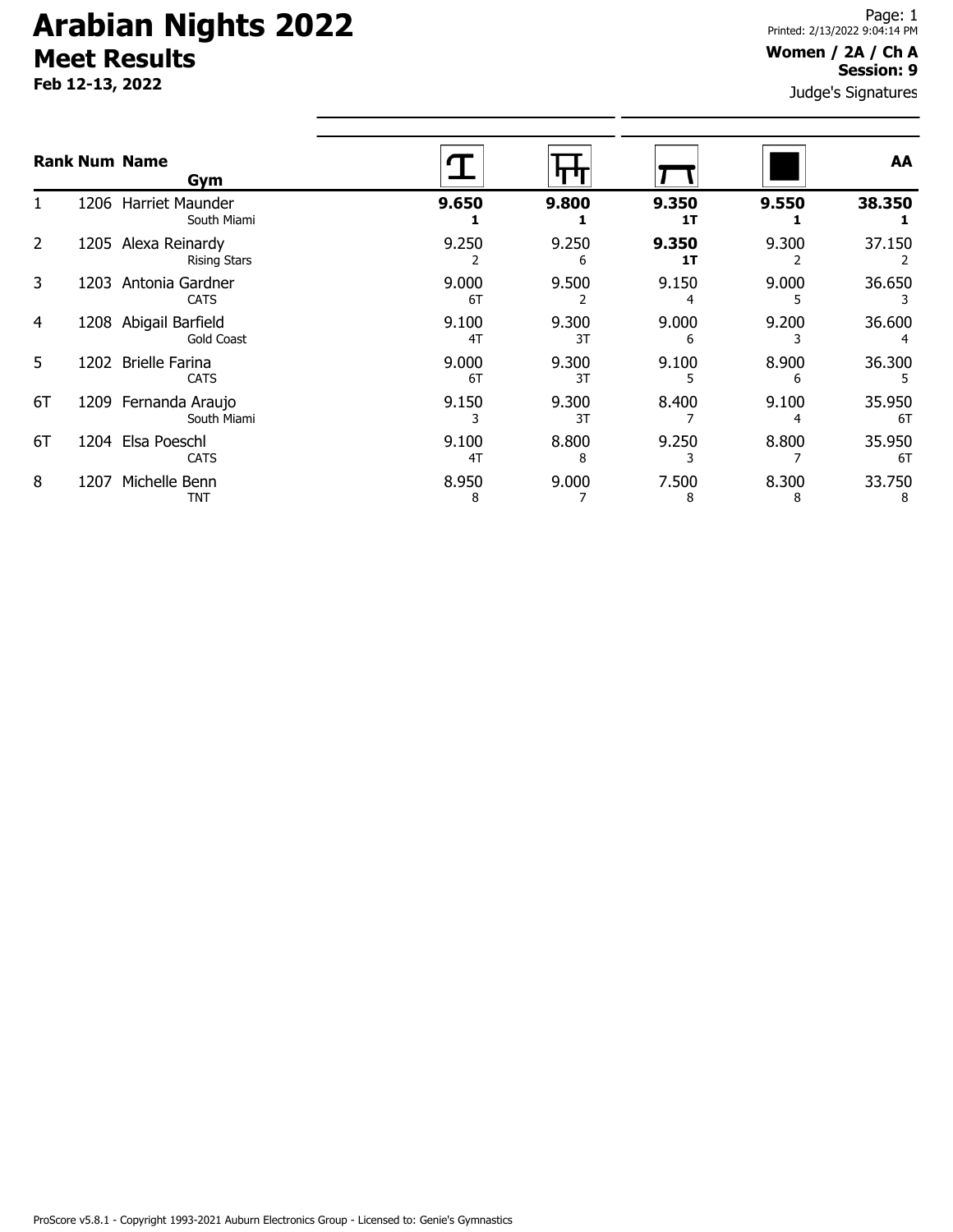**Feb 12-13, 2022**

#### **Women / 2A / Ch B Session: 9**

|   |      | <b>Rank Num Name</b><br>Gym             |             |             |            |             | AA          |
|---|------|-----------------------------------------|-------------|-------------|------------|-------------|-------------|
|   |      | 1247 Jules Dusharm<br>South Miami       | 9.800       | 9.600       | 9.600      | 9.500<br>2T | 38.500      |
| 2 |      | 1215 Pearl Bhatt<br><b>Rising Stars</b> | 9.350<br>3T | 9.000<br>6  | 9.400      | 9.550       | 37.300      |
| 3 | 1217 | Madelynn Ferraro<br>Palm Beach Gym      | 9.300<br>6T | 9.250       | 9.200      | 9.500<br>2T | 37.250      |
| 4 | 1211 | Milah Sponaugle<br>South Miami          | 9.350<br>3T | 9.500<br>2  | 8.700<br>8 | 9.400       | 36.950      |
| 5 | 1269 | Sophia Meisel<br><b>Rising Stars</b>    | 9.400       | 9.300       | 8.900<br>6 | 9.200<br>6  | 36.800      |
| 6 | 1213 | <b>Brighley Mitchell</b><br>Genie's     | 9.300<br>6T | 8.850<br>7T | 9.050<br>5 | 9.350       | 36.550<br>6 |
| 7 |      | 1216 Grayce Coon<br><b>CATS</b>         | 9.250<br>8  | 9.050       | 8.750      | 8.900       | 35.950      |
| 8 | 1210 | Anndee Fishel<br><b>Rising Stars</b>    | 8.600<br>9  | 8.850<br>7T | 9.300      | 8.700<br>8  | 35.450      |
| 9 |      | 1214 Emily Font<br><b>TNT</b>           | 9.350<br>3T | 8.350<br>9  | 8.100<br>9 | 8.650<br>9  | 34.450      |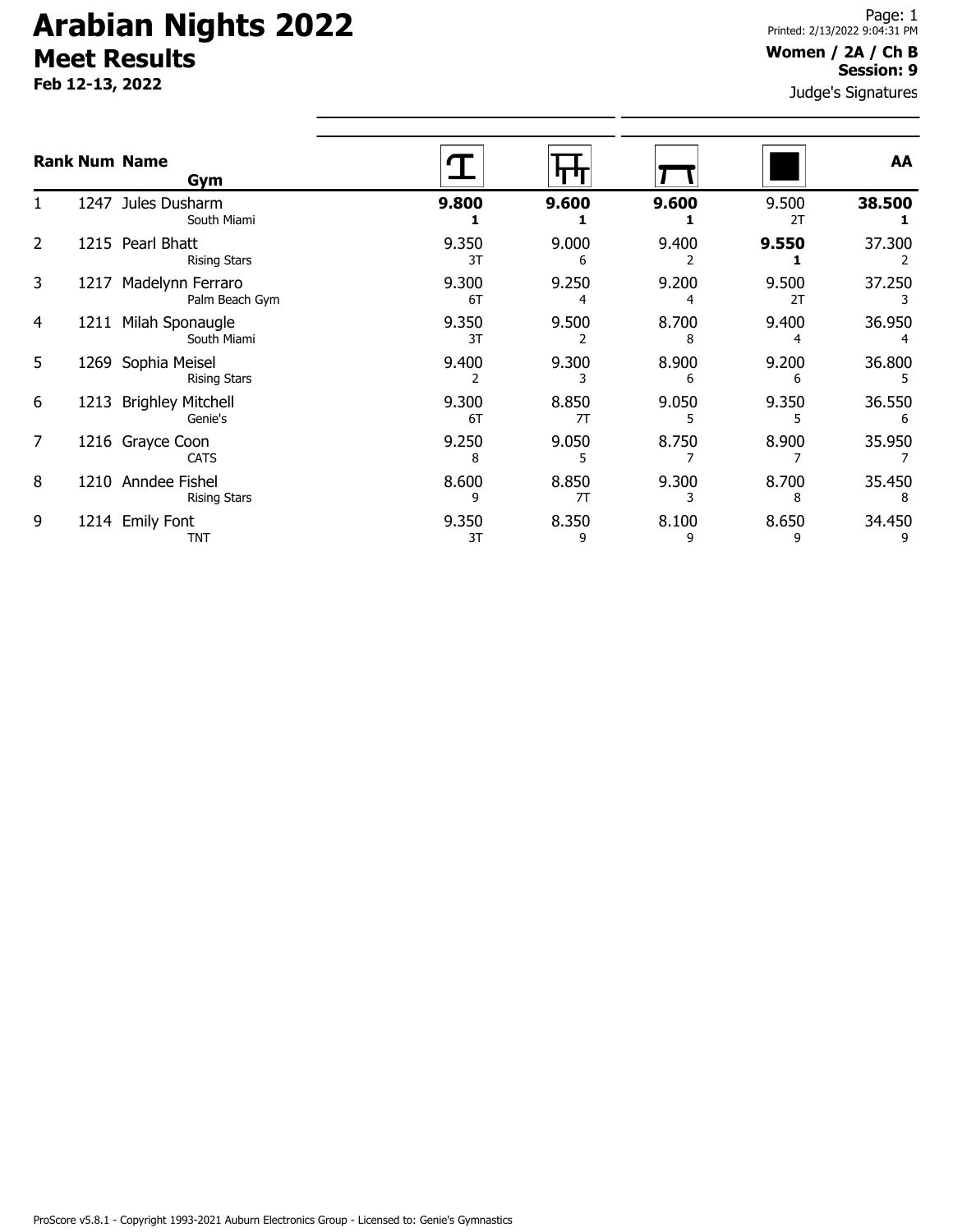**Feb 12-13, 2022**

#### **Women / 2A / Jr A Session: 9**

|                |      | <b>Rank Num Name</b><br>Gym                 |               |             |               |             | AA             |
|----------------|------|---------------------------------------------|---------------|-------------|---------------|-------------|----------------|
|                |      | 1225 Sofia Nocco Sanchez<br>Miami Beach     | 9.750         | 9.750       | 9.400         | 9.500<br>2T | 38.400         |
| 2              | 1228 | Ellie Russello<br>Genie's                   | 9.700<br>2    | 9.500<br>3T | 9.150<br>4    | 9.300<br>4  | 37.650         |
| 3              | 1227 | Gabriella Pontillo<br>Genie's               | 9.350         | 9.400       | 9.300         | 9.250<br>5T | 37.300         |
| 4              |      | 1220 Clare Criscuolo<br><b>Rising Stars</b> | 9.200<br>7T   | 9.500<br>3T | 9.200         | 9.250<br>5T | 37.150         |
| $5*$           |      | 1226 Milana Gaisin<br><b>TNT</b>            | 9.300<br>$4*$ | 9.500<br>3T | 9.000<br>$5*$ | 9.200       | 37.000<br>$5*$ |
| $5*$           |      | 1219 Talia Avila<br>South Miami             | 9.300<br>$4*$ | 9.200<br>8  | 9.000<br>$5*$ | 9.500<br>2T | 37.000<br>$5*$ |
| $\overline{7}$ |      | 1223 Isabella Fopiano<br>Genie's            | 9.200<br>7T   | 9.500<br>3T | 9.000<br>5T   | 9.050<br>8  | 36.750         |
| 8              |      | 1224 Adrianna Lewin<br>Palm Beach Gym       | 9.250<br>6    | 9.600       | 8.100<br>8    | 9.550       | 36.500<br>8    |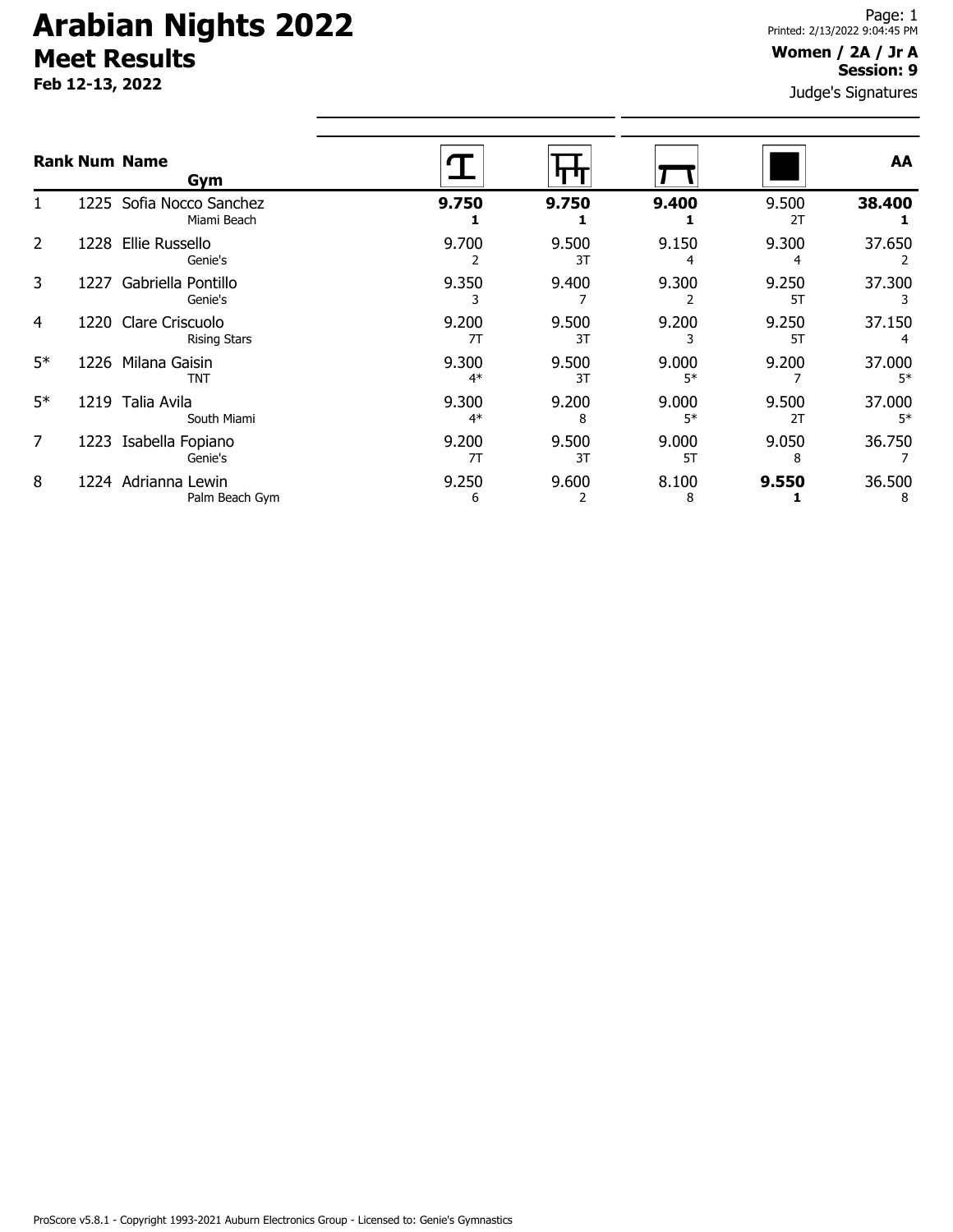**Feb 12-13, 2022**

#### **Women / 2A / Jr B Session: 9**

|                |      | <b>Rank Num Name</b><br>Gym           |             |             |            |             | AA           |
|----------------|------|---------------------------------------|-------------|-------------|------------|-------------|--------------|
|                | 1268 | Mila Santana<br>South Miami           | 9.500       | 9.100<br>4  | 9.300      | 9.600       | 37.500       |
| $\overline{2}$ | 1229 | Kaeley Young<br>Palm Beach Gym        | 9.100<br>3T | 9.000       | 9.450      | 9.400       | 36.950       |
| 3              | 1233 | Hailey Wilson<br><b>Rising Stars</b>  | 9.100<br>3T | 9.200       | 9.150      | 9.450       | 36.900       |
| 4              | 1231 | Kayleigh Sortie<br>Palm Beach Gym     | 9.600       | 9.050<br>5T | 9.100<br>4 | 9.100<br>6T | 36.850       |
| 5T             |      | 1230 Zoey Schwartz<br>Miami Beach     | 8.800<br>8  | 9.250       | 8.750      | 9.250       | 36.050<br>5T |
| 5T             | 1235 | <b>Shirel Amsellem</b><br>Miami Beach | 9.000<br>6  | 9.150       | 8.800<br>6 | 9.100<br>6T | 36.050<br>5T |
| 7              | 1236 | Matilda Musumeci<br>Miami Beach       | 9.100<br>3T | 9.050<br>5T | 8.400<br>8 | 9.350<br>4  | 35.900       |
| 8              | 1234 | Gianna Priore<br><b>CATS</b>          | 8.900       | 8.650<br>8  | 8.900<br>5 | 8.650<br>8  | 35.100<br>8  |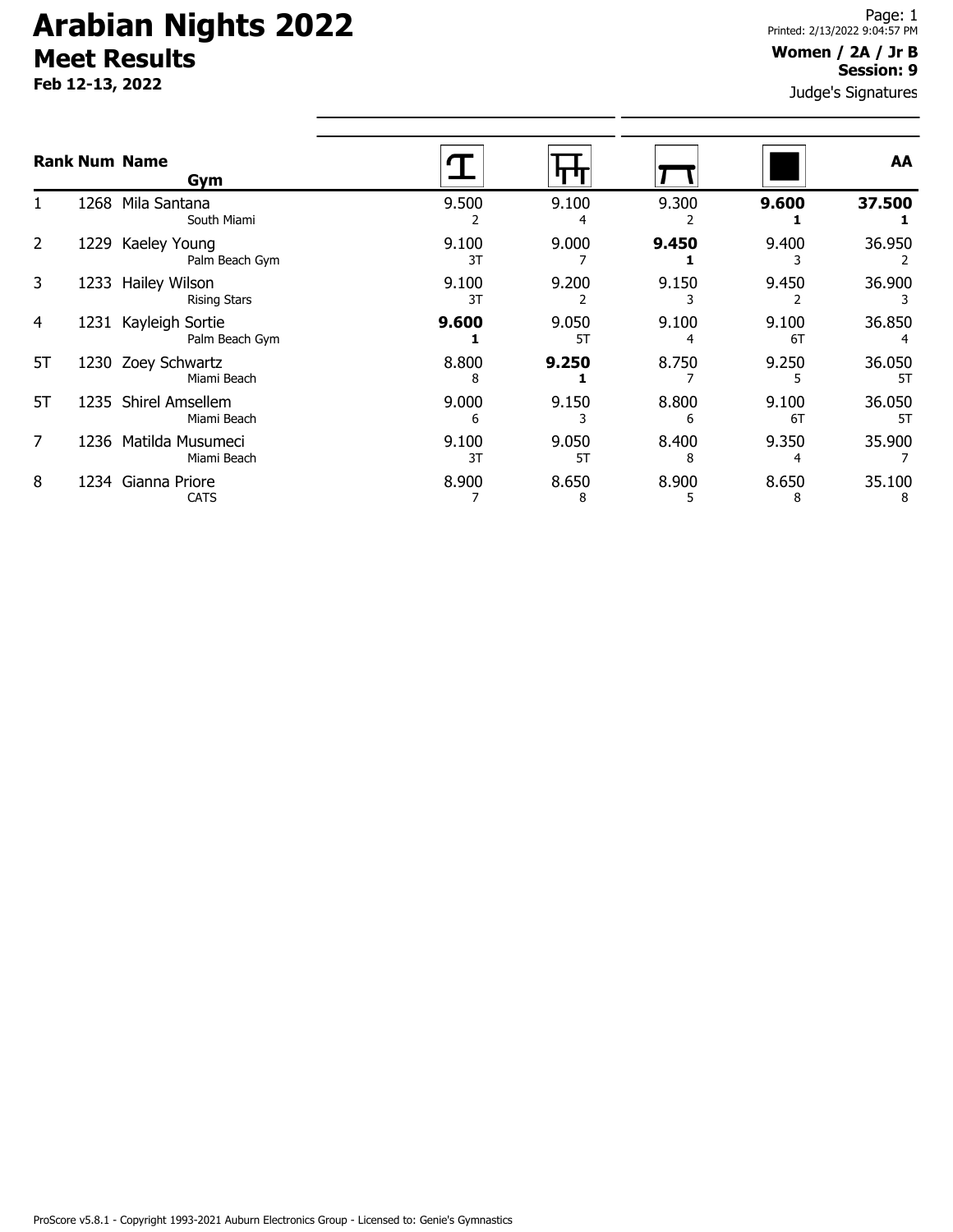**Feb 12-13, 2022**

#### **Women / 2A / Jr C Session: 9**

|                |      | <b>Rank Num Name</b><br>Gym           |             |             |             |            | AA           |
|----------------|------|---------------------------------------|-------------|-------------|-------------|------------|--------------|
|                |      | 1237 Ava Lembo<br>Palm Beach Gym      | 9.900       | 9.400<br>2T | 9.550<br>2T | 9.700      | 38.550       |
| $\overline{2}$ | 1241 | Aila Kaiser<br>South Miami            | 9.600       | 9.500       | 9.550<br>2T | 9.750      | 38.400       |
| 3              | 1246 | Olivia Gelin<br><b>Rising Stars</b>   | 9.550       | 9.150<br>6  | 9.700       | 8.800<br>٩ | 37.200       |
| 4T             | 1265 | Maya Lubezky<br>Genie's               | 9.400<br>4T | 8.750<br>8  | 9.300<br>4T | 9.650      | 37.100<br>4T |
| 4T             | 1239 | Olivia Noonan<br>Genie's              | 9.100       | 9.300<br>5  | 9.250<br>6  | 9.450      | 37.100<br>4T |
| 6              |      | 1244 Federica Pallares<br>Miami Beach | 9.400<br>4T | 9.400<br>2T | 8.700<br>9  | 9.300<br>6 | 36.800<br>6  |
| 7T             | 1240 | Channing Burnett<br><b>CATS</b>       | 8.900<br>8T | 8.800       | 9.300<br>4T | 9.600<br>4 | 36.600<br>7T |
| 7T             | 1238 | Delaney Gelfand<br><b>CATS</b>        | 9.150<br>6  | 9.400<br>2T | 8.800<br>8  | 9.250      | 36.600<br>7T |
| 9              | 1243 | Isabella Santamaria<br>Miami Beach    | 8.900<br>8T | 8.600<br>9  | 8.900       | 9.050<br>8 | 35.450       |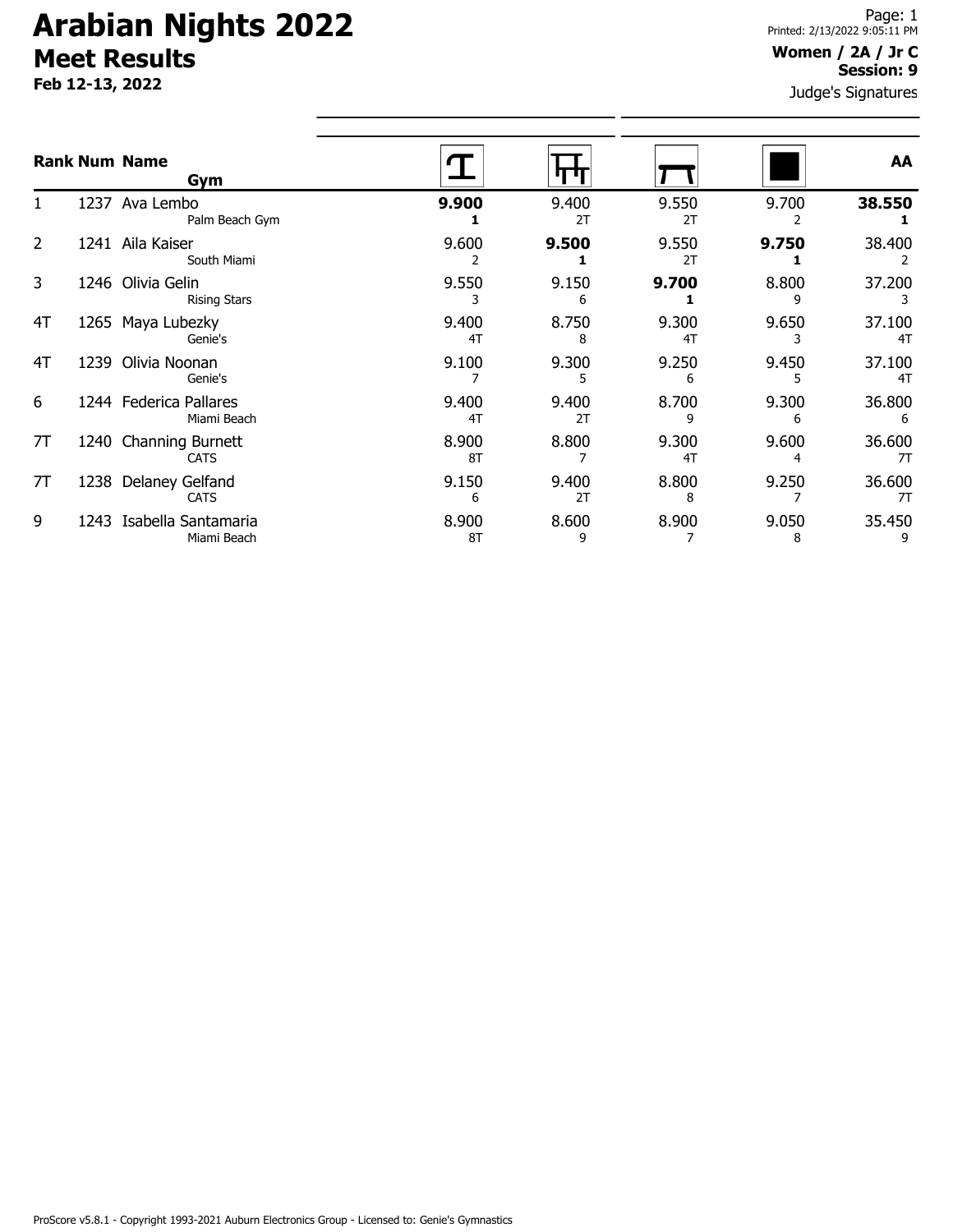**Feb 12-13, 2022**

#### **Women / 2A / Jr D Session: 9**

|   |      | <b>Rank Num Name</b><br>Gym            |             |             |            |            | AA          |
|---|------|----------------------------------------|-------------|-------------|------------|------------|-------------|
|   | 1249 | Eliana Dounias<br>Genie's              | 9.200<br>4T | 9.800       | 9.700      | 9.800      | 38.500      |
| 2 |      | 1252 Giana Kudlinski<br>Genie's        | 9.300       | 9.450       | 9.550      | 9.650      | 37.950      |
| 3 |      | 1254 Jordyn Beresford<br><b>CATS</b>   | 9.100<br>6  | 9.250       | 9.000      | 9.400      | 36.750      |
| 4 |      | 1255 Lyla Martinez<br><b>CATS</b>      | 9.350       | 9.150       | 8.900      | 9.000<br>6 | 36.400      |
| 5 | 1250 | Maci Denney<br><b>CATS</b>             | 9.250       | 9.000       | 8.750<br>6 | 9.050      | 36.050      |
| 6 |      | 1248 Avery Harris<br><b>Gold Coast</b> | 9.200<br>4T | 8.650<br>6T | 8.650      | 9.100      | 35.600<br>6 |
| 7 | 1253 | Alaina Robinson<br><b>CATS</b>         | 9.000       | 7.700<br>8  | 8.850      | 8.750      | 34.300      |
| 8 | 1251 | Coralyn Rowe<br><b>CATS</b>            | 8.700<br>8  | 8.650<br>6T | 8.500<br>8 | 8.050<br>8 | 33.900<br>8 |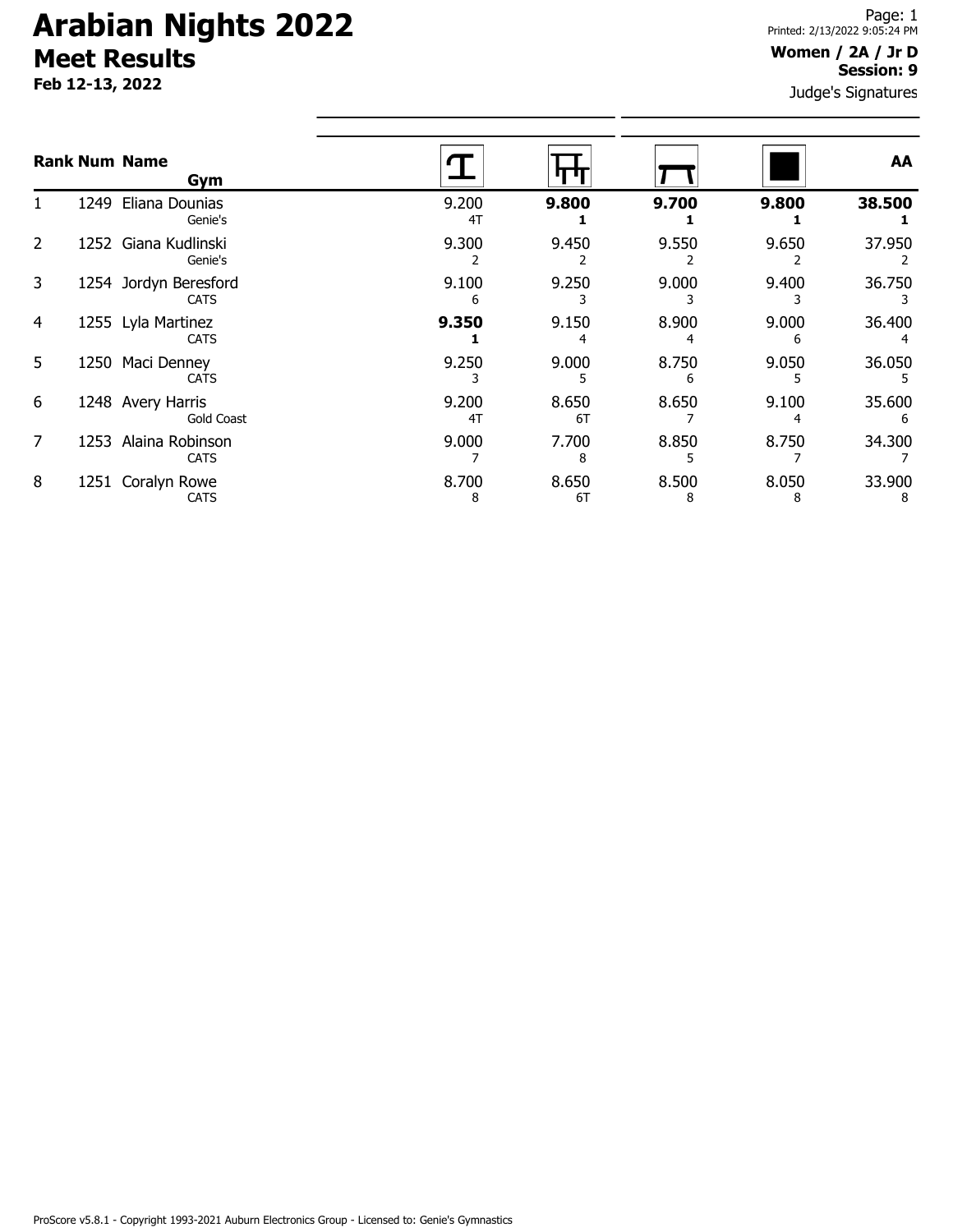**Feb 12-13, 2022**

#### **Women / 2A / Sr Session: 9**

|                |      | <b>Rank Num Name</b><br>Gym                 |             |             |             |             | AA           |
|----------------|------|---------------------------------------------|-------------|-------------|-------------|-------------|--------------|
| 1              |      | 1259 Layla Cooper<br>Genie's                | 9.500<br>2T | 9.600       | 9.300<br>3T | 9.650       | 38.050       |
| $\overline{2}$ |      | 1261 Adia Hantzaridis<br>Genie's            | 9.500<br>2T | 9.550<br>2T | 9.450<br>2  | 9.400<br>3T | 37.900       |
| 3              |      | 1263 Kassidy Gauvreau<br>Genie's            | 9.500<br>2T | 9.500<br>4  | 9.050<br>6T | 9.600       | 37.650       |
| 4              |      | 1257 Kayla Tatton<br>Palm Beach Gym         | 9.800       | 9.150<br>6  | 9.050<br>6T | 9.350<br>5  | 37.350       |
| 5              |      | 1266 Addison Ruffner<br><b>Gold Coast</b>   | 8.800<br>8  | 9.550<br>2T | 9.250<br>5  | 9.250<br>6  | 36.850<br>5  |
| 6              |      | 1258 Kali Mugridge<br>TNT                   | 9.150<br>6  | 9.250<br>5  | 9.050<br>6T | 9.150       | 36.600<br>6  |
| 7              |      | 1262 Aisha Bhatt<br><b>Rising Stars</b>     | 8.650<br>٩  | 9.100       | 9.300<br>3T | 9.400<br>3T | 36.450       |
| 8              |      | 1256 Claire Longinos<br><b>Rising Stars</b> | 9.050       | 8.900<br>10 | 8.750<br>10 | 9.100<br>8  | 35.800<br>8  |
| 9              | 1267 | Olivia Lafferty<br>Gold Coast               | 9.300<br>5  | 9.000<br>8  | 9.500       | 7.700<br>10 | 35.500<br>9  |
| 10             |      | 1260 Isabella Irrizarry<br><b>CATS</b>      | 8.600<br>10 | 8.950<br>9  | 9.050<br>6T | 8.750<br>9  | 35.350<br>10 |